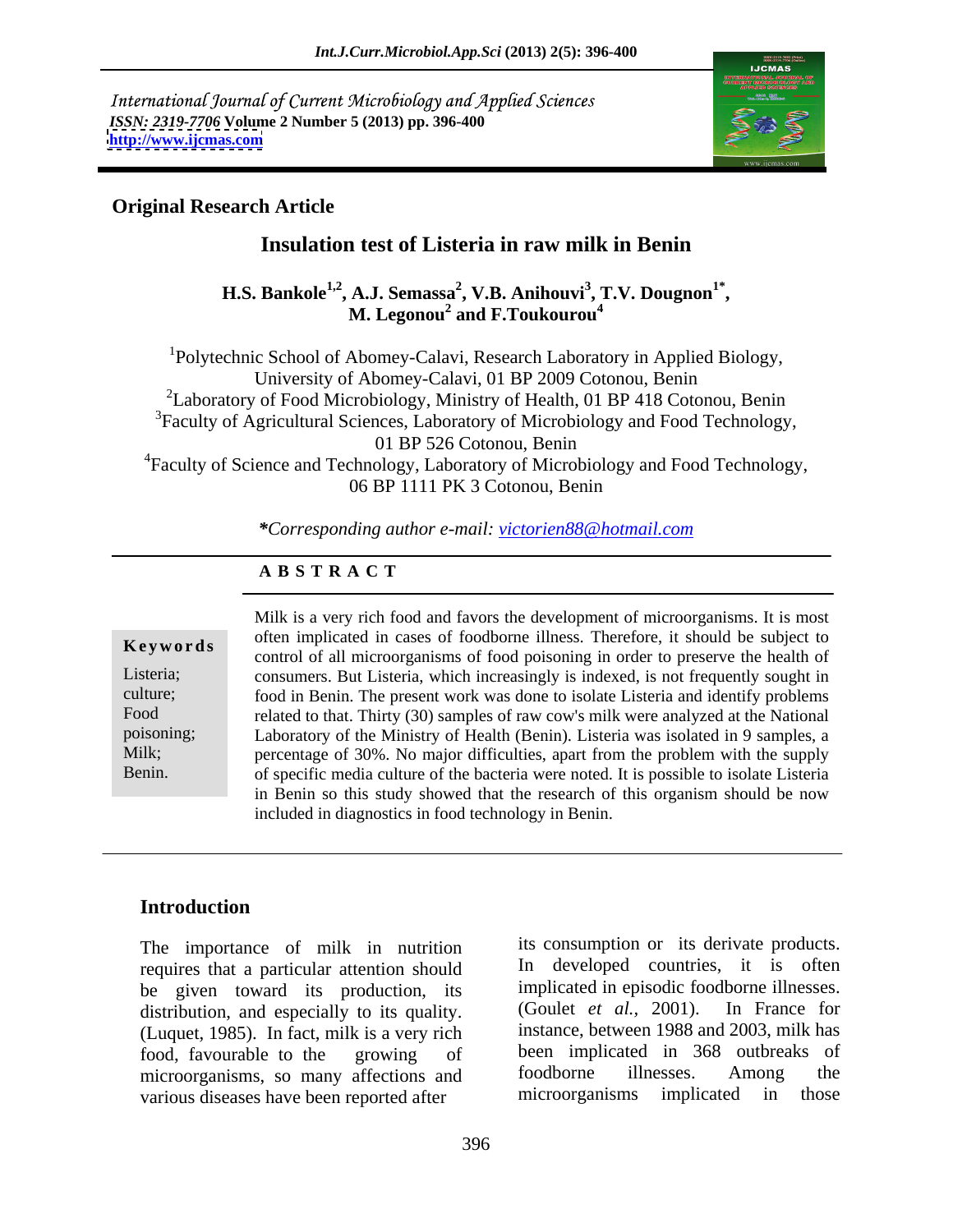periodic diseases, Listeria occupies a culture fields (buffered peptone water, prominent place. Between 1992 and 2005, PALCAM, Oxford agars etc.), reactant, 200 to 250 cases of listeriosis have been etc. were used. yearly recensed in France and many of them suggested that milk products were **Methods** implicated (AFSSA, 2005). In California, 142 cases of listeriosis were reported in The used samples, are distributed between 1985 after the consumption of cheese. It is the northern region (20) and the southern the same situation in Swiss which has region (10) of Benin. The pH was counted 122 cases between 1983 and 1987 (Huhtanen *et al*., 1989).

In veterinary medicine, Listeria especially *Listeria monocytogenes* is implicated in many cases of encephalitis, septicaemia, abortions and mastitis. In human medicine, this bacteria is implicated in pregnant women and new-borns babies' infections. but also adults' especially for each of the two dishes of OXFORD Agar.<br>immunocompromised people. In Benin, Carefully spread the inoculum with a immunocompromised people. In Benin, treatment conditions of milk and the lack of hygiene characterizing its sale and its<br>distribution as those of its derivatives on touch edges of the Petri dish with the loop. distribution as those of its derivatives on touch edges of the Petri dish with the loop.<br>the markets, are factors which can favour Let the Petri dishes closed during almost the markets, are factors which can favour the proliferation of Listeria. 15min to the lab temperature so that the

great number of cases observed in developed countries despite their level in terms of respect of good livestock habits, and on the other hand the growth of milk sector in our country, it's important, to proceed to the research of Listeria in milk black halo and its derivate in order to protect the health of consumers. That's the reason<br>why the present work is entitled Confirmation test. why the present work is entitled Insulation test of Listeria in raw milk".

Glassware, Petri dishes, materials devices such as Stomacher, autoclaves, baths, colonies. The seeded dishes were

etc. were used.

## **Methods**

determined according to the source.

## **Isolation methods of** *Listera sp.*

On OXFORD Agar, the procedure below has been observed:

Taking into account, on one hand, the Turnover and incubate one of the two Collect and transfer with a sterile pipette 0,1ml of stock solution to the surface of each of the two dishes of OXFORD Agar.<br>Carefully spread the inoculum with a sterile platinum loop the quicker possible at the surface of the medium avoiding to touch edges of the Petri dish with the loop. Let the Petri dishes closed during almost inoculum is well absorbed in the Agar. Turnover and incubate one of the two dishes at 37°C aerobic condition and the other one in micro aerobic condition during 24 to 48 H. All small colonies of 1.5-2mm of diameter, coloured in green with grey reflections surrounded by a black halo have been considered for confirmation.

# **Confirmation test**

**Materials and Methods** suspicious considered colonies. They were **Equipment** Yeast extract (TSYEA). For the purifying Thirty (30) samples of raw milk obtained selected on each one of considered Petri at Cotonou and Parakou were used. dishes. Each colony was seeded on the It has been completed with the previously purified on the agar with Soja tryptone and process five suspicious colonies were agar in order to obtain well isolated colonies. The seeded dishes were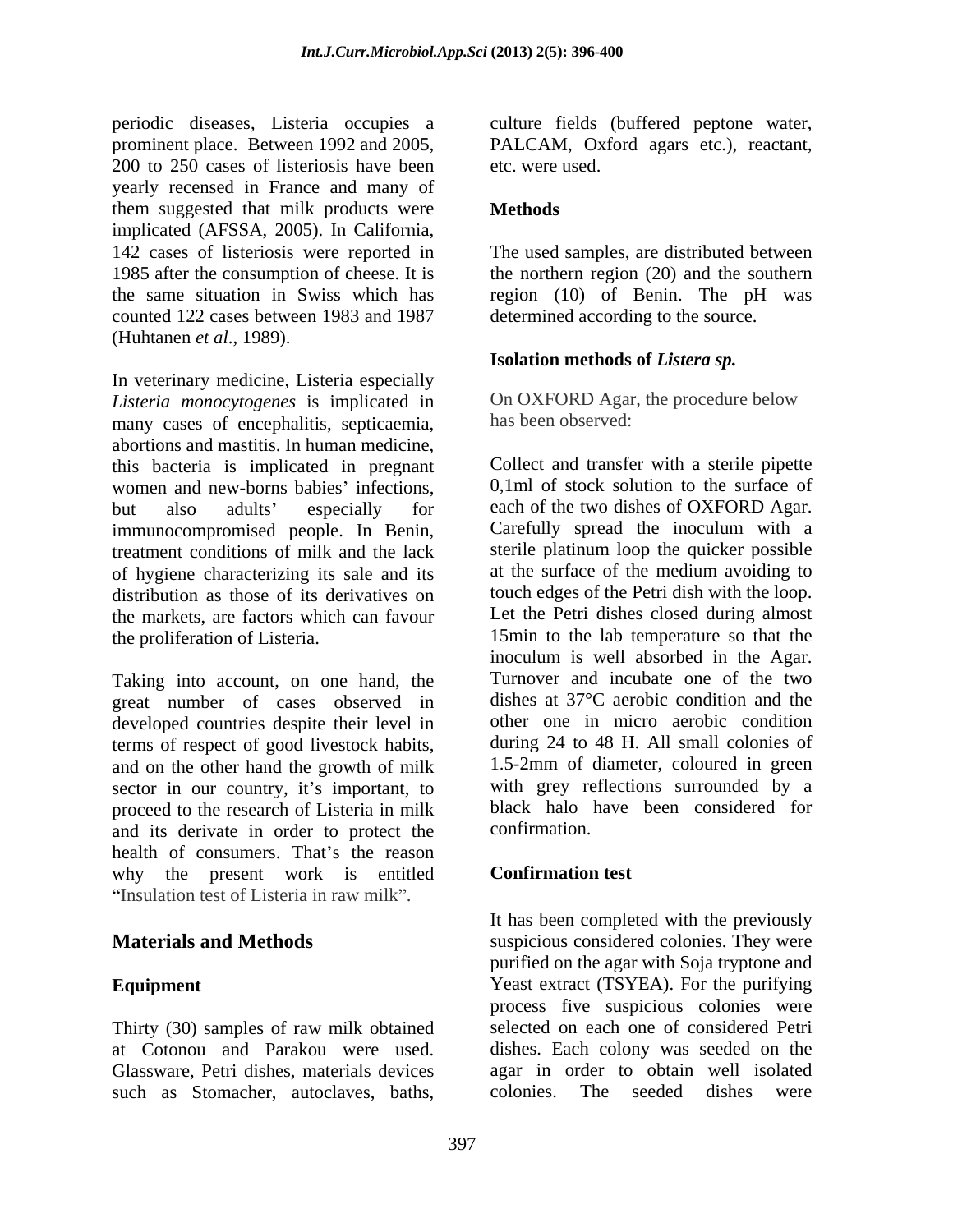incubated at 37°C during 18 to 24H until a lamellae at X40 objective. Listeria is a satisfying growth. Only the typic colonies which were convex, uncoloured, translucent and smooth were retained for confirmation tests. The confirmation tests that were used are catalase reaction, Gram stain and mobility test. accordance to Student t test (p<0.05). The

### **Catalase reaction** Stata were used.

Put on a slide a drop of peroxide water. **Results and Discussion** Collect and mix up a portion of isolated<br>Colonies obtained on PALCAM Agar are colony on TSYEA agar. Effervescence

Collect a part of isolated colony on TYSEA agar. Spread the colony on a slide inside of a drop of sterile distilled water. Let dry and set the smear by passing the back of the slide thrice (3 times) through the flame of Bunsen beak. Cover the slide with violet gentian during 1min. Rinse<br>contamination rate of 25% (4 positive with water. Cover the slide with lugol solution during 1min. Throw up lugol solution and rinse with water. Cover the slide with 95°C alcohol solution during 30-60 seconds; Rinse abundantly with water. Cover the slide with 1/10 Ziehl fuchsin solution during 20seconds; Rinse the slide with water and dry it; Look at objective. The bacteria named *Listeria spp*. are little and thin Gram positive

Collect an isolated colony on the TSYEA agar. Dissolve inside a tube containing TSYEA in solution. Incubate at 25°C during 8h to 24h until turbidity is noticed. Put a drop of the previous culture on a clean slide with a platinum loop; Observe on a microscope between slide and bacillus animated of pirouette mobility.

### **Statistical analysis**

Data obtained were analysed in Software such as Microsoft Excel and XL Stata were used.

### **Results and Discussion**

appearance indicates a positive reaction.<br>
reflections surrounded by a black halo. Gram staining **Gram staining** small-sized, coloured in grey surrounded Colonies obtained on PALCAM Agar are small-sized, coloured in green with grey reflections surrounded by <sup>a</sup> black halo. Colonies obtained on OXFORD Agar are by a black halo. After Gram stain, it's observed on stained smears some Gram+ bacillus, coccids, isolated or assembled in short chains (Figure.1&2). Among the 10 samples of the southern region, 5 (50%) were contaminated by Listeria. In the northern region, it has been noticed a contamination rate of 25% (4 positive samples out of 20). pH vary between 6.72 and 6.82. There is no significant difference between averages which have the same letter (p>0.05) (Table 1).



Figure.1 Smear from the reference of *Listeria spp*.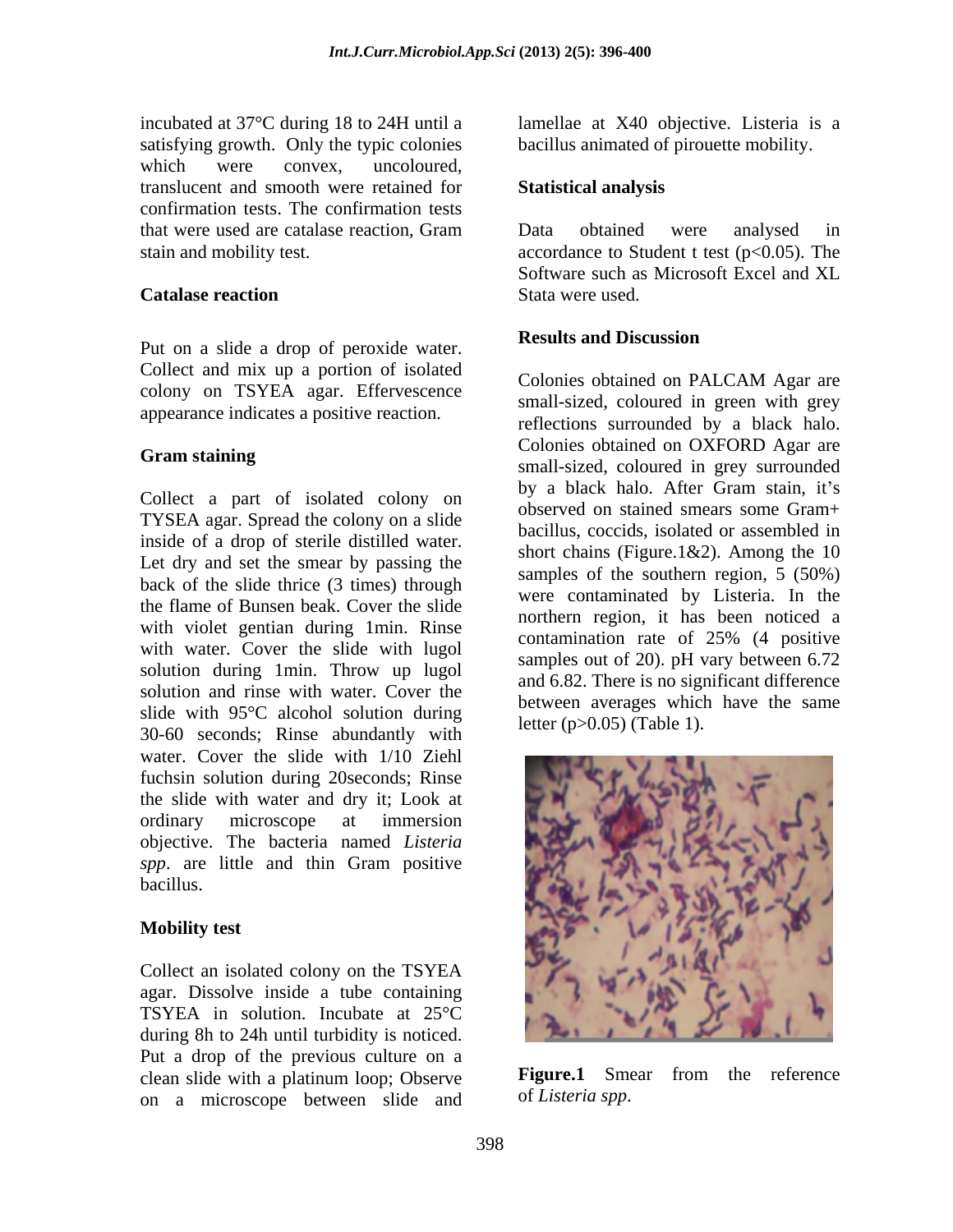| <b>Research results</b> | <b>Average Value of pH</b> | Source                                       |
|-------------------------|----------------------------|----------------------------------------------|
| Positive                | $6.76 \pm 0.02a$           | Cotonou                                      |
| Positive                | $.82{\pm}0.04a$            | Parakou                                      |
| Negative                | $5.72 \pm 0.02a$           | Cotonou and                                  |
|                         |                            | the company's company's company's<br>Parakou |

**Table.1** pH Variation according to Listeria presence and milk source



**Figure.2** Smear from an isolated strains

New-Interesting microorganisms in Benin, because of its cultural characteristic, Listeria , it has been detected in 9 samples out of the 30 tested with a significant high percentage (30%) compared with the usually signalized prevalence in literature (Monk *et al*., 1994; Jay, 1996 ; Larpent, 2000 ; Lunden *et al*., 2004). Data collected indicate that the prevalence of this germ in<br>weak during these works, the first detection European countries such as Netherland  $(4.4\%)$ , England  $(3.6\%)$  and Sweden  $(1\%)$  and Institution test of Eisterfa in Taw Inn remain very low compared with those found after this first work on milk samples<br>consumption of this food. collected in two great ecological region of Benin, Atlantique (Zongo and Abattoir)

Among the important remarks related to products

of a milk samples Giovannacci, 1999). Isolated colonies pH in the tested samples is important. Average values calculated on the nine samples containing *Listeria spp*. added to those which don't contain it are (in this order) for Zongo samples ( $X_{\text{mov}}$  =6.76), for Parakou's  $(X_{\text{mov}}=6.82)$  samples free from contamination  $(X_{\text{mov}}=6.72)$ . These various pH were in the optimal zone of favouring growth pH of *Listeria spp.*  $(4.6 - 9.6)$ . Therefore the milk samples pH doesn't affect its contamination by Listeria. The cultural characteristics of this microorganism remain in accordance with those described in literature (Lopes, 1986; shows the same aspects as those described by AFSSA, 2006 and smears that were made with isolated colonies and on which respiratory enzymes tests such as catalase, and mobility were made are similar to those described by Todar, (2009).

and Parakou.<br>
spp. detection fears a possible presence of the culture of this microorganism, is the the spokes of the solation and identification should If current techniques of PCR (Polymerase Chain Reaction), sequencing and NMR (Nuclear Magnetic Resonance) were not used during these works, the first detection and insulation test of Listeria in raw milk samples in Benin pound the alarm of the risks of forborne illnesses related to the consumption of this food. *L. monocytogenes* wasn t systematically isolated and identified. However, Listeria pathogens in raw milk and consumed milk in Benin. Therefore, their isolation and identification should